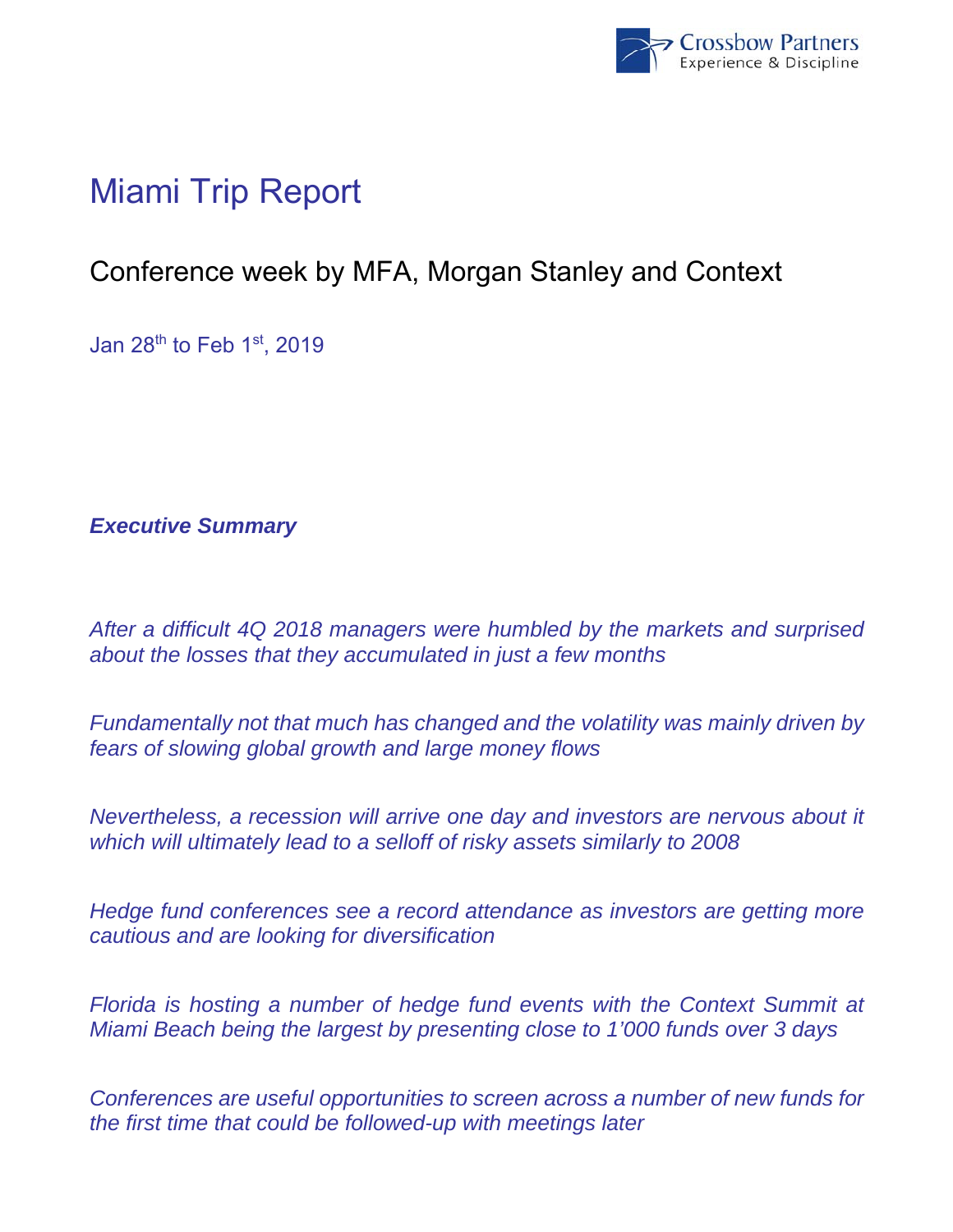

### **Hedge Fund Trends in 2019 and beyond**

Investing in hedge funds has evolved from a close circle of wealthy private investors to an industry that is dominated by large institutional investors today. This has led to changes for the industry driven by agency investors with fiduciary duties.

#### **Analyzing hedge fund returns and getting value for money**

Traditional hedge fund exposures are being disaggregated, packaged and sold. Banks, hedge funds and others are offering access to traditional hedge fund exposures at a much lower price point than was previously the case. Systematized 'carry' trades somewhat replicate factor exposures found in a sub-set of hedge fund strategies. These factor exposures have been packaged and sold to investors under the label 'alternative beta'. These products are rulesbased, long/short strategies; for example, buying 10 high-yielding currencies and selling 10 low-yielding currencies in order to collect the carry. Other return components include traditional market beta and alpha, or unexplained returns.

This disaggregation has led to a better understanding of the drivers of hedge fund factor exposures. As a result, investors are able to access hedge fund-like returns much more cheaply. The commoditisation of these strategies has also allowed for scale investment by large institutions. Providers who can execute these strategies efficiently will provide the purest exposure for investors. However, the cost of trading remains an issue in some cases, and strategies are not yet standardised. As ever, investors need to take a look under the hood to gain a better understanding of each investment opportunity.

#### **Can hedge funds still provide alpha and what should it cost?**

Differentiated, uncorrelated returns remain hard to produce. However, the evidence suggests it is possible although the managers who can do it are rare. Where returns can be explained by traditional or alternative beta factors, appropriate fees should be charged. The remaining alpha, or unexplained return component, should command a higher fee. Where alpha is available, it warrants a premium. However, the proportion of alpha that investors should give up in fees must be appropriate − the majority of the alpha should go to the investor.

#### **Structural changes within the long/short equity sector**

The shift to risk-off mode will cause assets to flow out of the long/short equity sector, which has typically represented about a third of the industry. Funds with long net exposures will likely to see outflows. Among those, funds that will be particularly hard hit will be those that focus primarily on large cap stocks in developed markets. Many investors believe that the large cap equity market has become so efficiently priced that it is difficult to gain an information advantage. Areas within long/short equity that should see an increase in demand are those managers that focus on small and mid-cap stocks that are less followed by Wall Street, companies based in Asia, and sector specialists such as those that focus on technology or healthcare.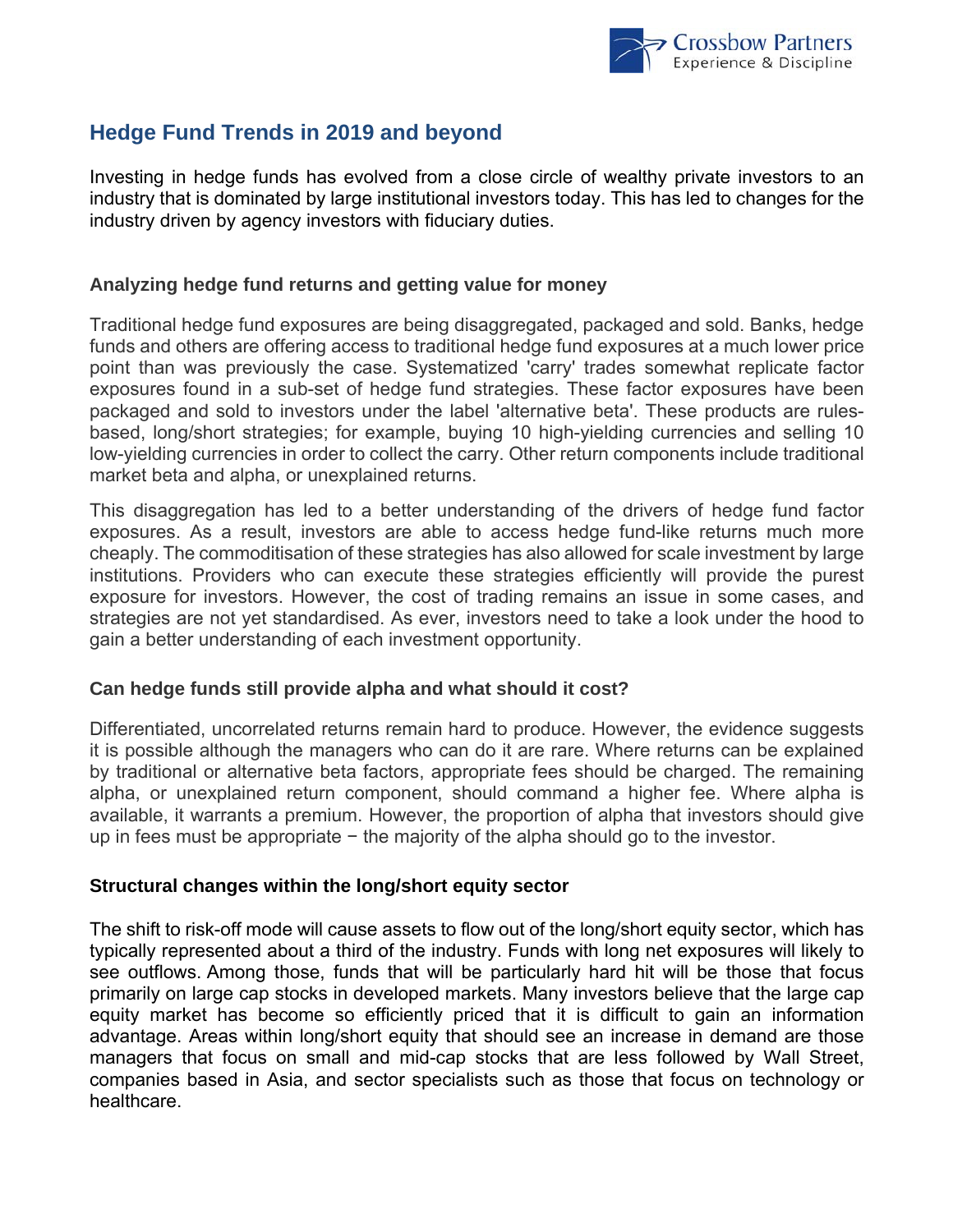

#### **Partnering with investors**

Managers increasingly understand the benefits of partnering with their investors. As an example, many provide bespoke investment portfolios on a managed account basis that align with an investor's broader portfolio. Similarly, hedge fund managers and investors are entering into co-investment opportunities, where they are able to add specific exposures to an overall portfolio on a selective basis.

Well-resourced and adaptable intermediaries, who are able to offer a multi-manager model in various formats, are well placed to facilitate tailored partnerships between investors and hedge funds. This model allows the intermediary to understand what the entire hedge fund community has to offer, and translate that into a solution for the end investor.

#### **Investing responsibly**

Investors are increasingly demanding both responsible investment (RI) and environmental, social and governance (ESG) investment options. Hedge funds are beginning to respond to this trend. As recently as three years ago, very little attention was paid to these issues, and many practitioners did not see them as relevant to them. Fundamental equity investors have long engaged with company management and boards in order to improve governance, although this is typically done with a focus on unlocking shareholder value in the short to medium term. Recently, however, hedge fund manager thinking has evolved considerably regarding RI and ESG.

#### **Applying hurdles for performance fees**

There has been significant fee pressure within the hedge fund industry over the past few years. A majority of this fee pressure has been focused on the management fee, as most investors do not mind paying for performance. Investors are increasingly seeking to differentiate between performances driven by alpha versus beta. As a result, there is growing use of hurdles for performance, which vary from the risk free rate to performance above an index for long biased managers.

#### **Greater focus on hedge fund expenses**

Historically, investors have focused very little on the overall expense ratio or which expenses the hedge fund has charged to the fund. There is no clear market standard as to which expenses are allocated to hedge funds and which are borne by the management company. Some managers have been more aggressive than others in allocating expenses to the fund. Recent changes to the US tax code, limiting the deductibility of fund expenses for taxable investors, will create significantly more focus on this issue. As investors and their advisors begin to address 2018 taxes, they will realize the extent to which these expenses are impacting net returns. This will either reduce the expense allocation over time or increase the number of hedge fund managers applying a cap on fund expenses.